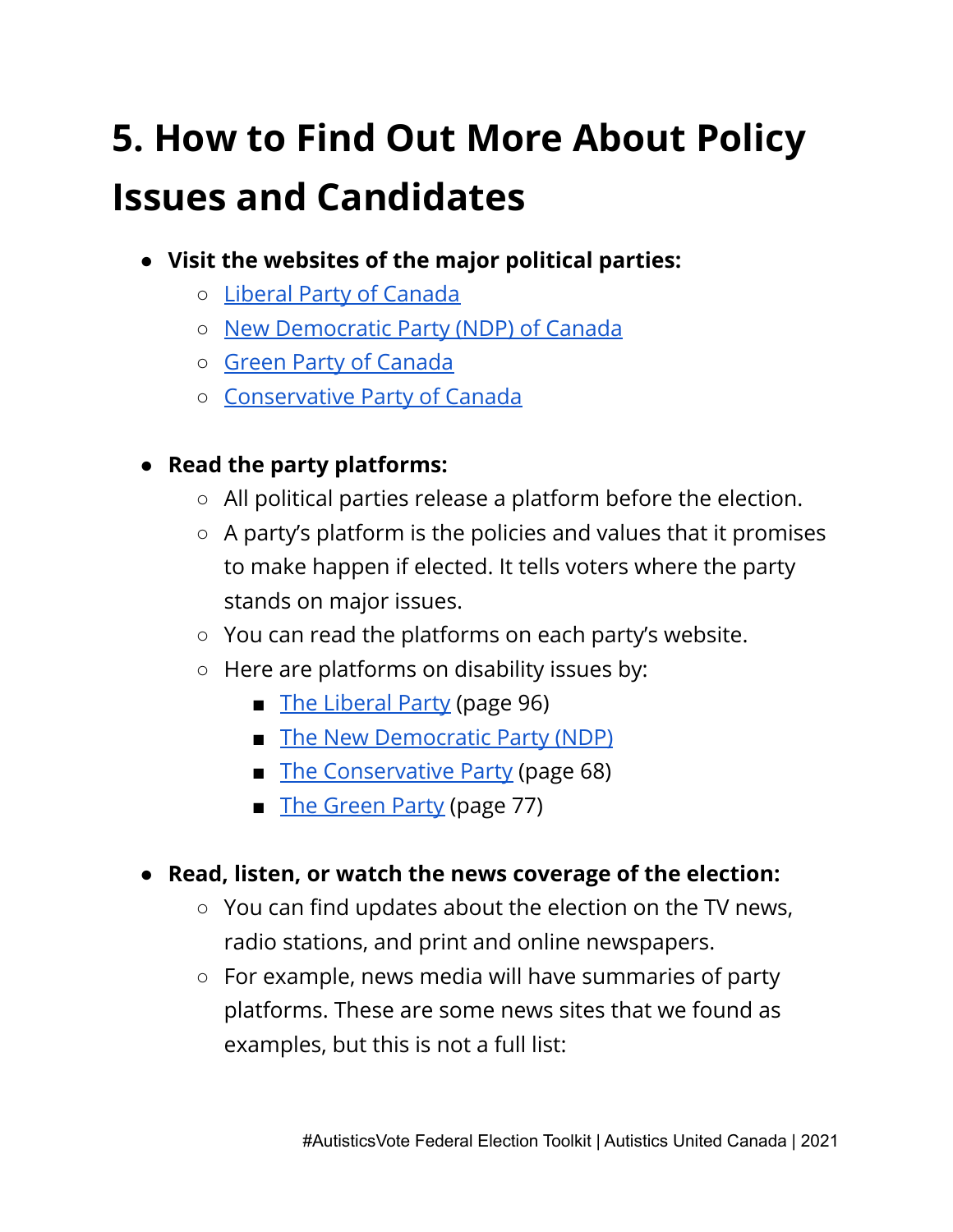- [CBC](https://newsinteractives.cbc.ca/elections/federal/2021/party-platforms/)
- [Maclean's](https://www.macleans.ca/rankings/2021-federal-election-platform-guide/)
- CTV [News](https://election.ctvnews.ca/platforms)
- The [Globe](https://www.theglobeandmail.com/politics/federal-election/) and Mail (note: You must create an account to access this page)
- The [National](https://nationalpost.com/news/politics/election-2021/canada-federal-election-2021-platforms) Post
- Note: All news media have their own bias and perspective. When reading articles in the news about candidates, parties, and their platforms, keep in mind that journalists summarize and paraphrase what they think is important.

## **● Attend or watch a debate:**

- **○ Televised Federal Leaders' debates**
	- There are two organized by the Leaders' Debates. They have already happened, but you can watch them online here:
		- English [Leaders](http://www.youtube.com/watch?v=rq4ihWz9M0g) Debate
		- French [Leaders](http://www.youtube.com/watch?v=2JIzAxYp220) Debate
		- The debates are aired on major television networks. Full videos can be found online on news media websites afterwards.
		- CBC has more [information](https://www.cbc.ca/news/politics/election-leaders-debate-how-to-watch-1.6161382) about how to watch the [debates.](https://www.cbc.ca/news/politics/election-leaders-debate-how-to-watch-1.6161382)
	- News media will also have articles talking about the Leaders' debates and fact checking them. Fact checking means looking into what someone says and double checking if they are telling the truth or not.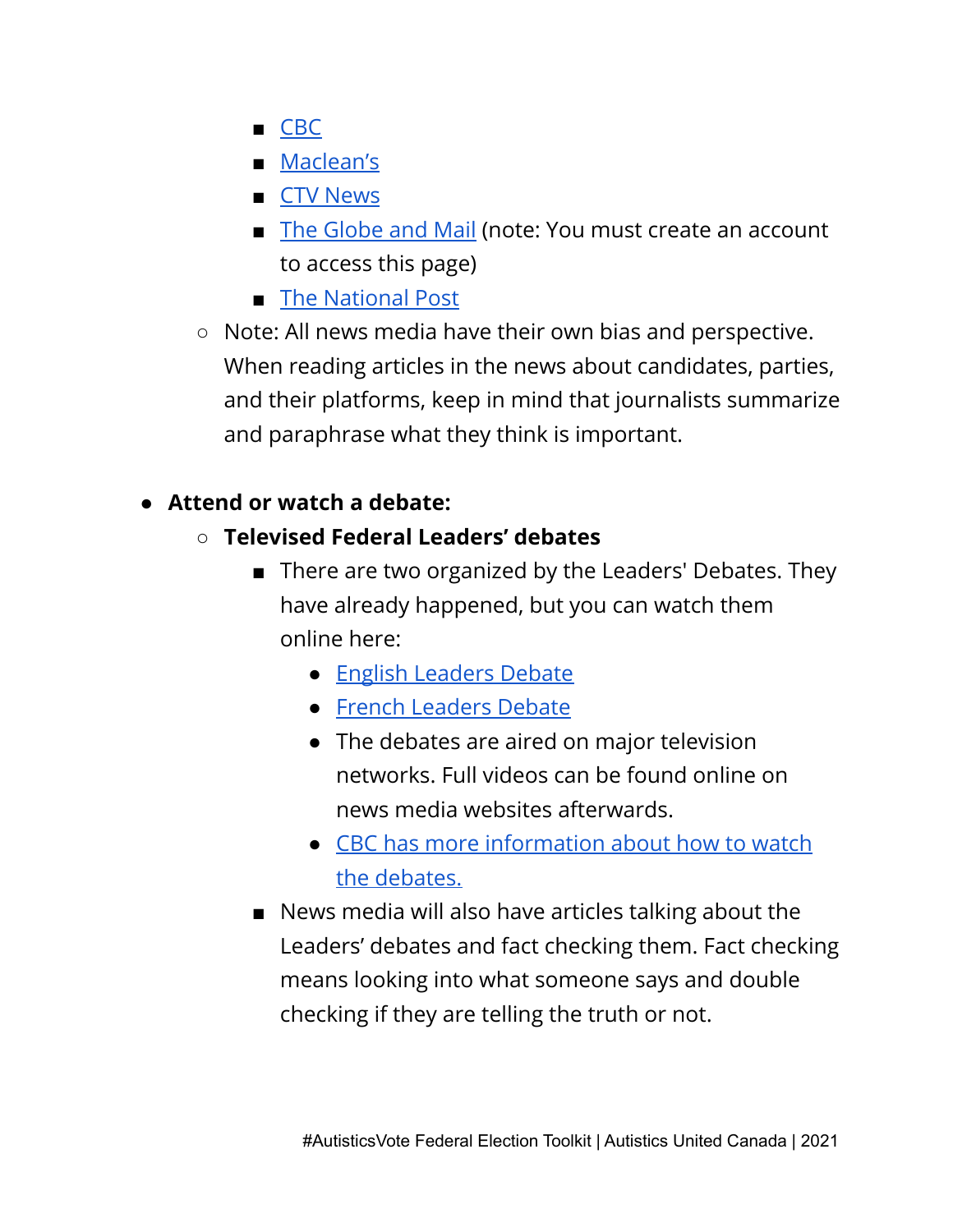- **○ Local town halls (also called All Candidates Debates)**
	- You can find where and when your all-candidates debates are by searching "[your riding's name (e.g. Vancouver South], all candidates debate"
	- They may also be listed in local newspapers.
	- Many debates will be held online this year because of COVID-19.
	- If you miss an all candidates debate, you can see if it was recorded and can be watched online.
- This year, a group of disability organizations hosted a All-Parties Candidates Debate on Disability Issues. [You](https://www.facebook.com/InclusionCanadaFB/videos/2953168524903734) can watch it by [clicking](https://www.facebook.com/InclusionCanadaFB/videos/2953168524903734) here.
- **● Visit the websites and social media of the candidates in your riding:**
	- You can do this by looking up the candidate's name. Find out who is running for MP in your riding using the [Elections](https://www.elections.ca/content2.aspx?section=can&dir=cand/lst&document=index&lang=e) [Canada](https://www.elections.ca/content2.aspx?section=can&dir=cand/lst&document=index&lang=e) tool here.
	- $\circ$  If one of the candidates is currently an MP, find out how they have talked about and voted on issues in Parliament in the past.
	- Some resources for finding this out are:
		- The Parliament of Canada website: <https://www.ourcommons.ca/en>
		- Open Parliament, an independent website: <https://openparliament.ca/>